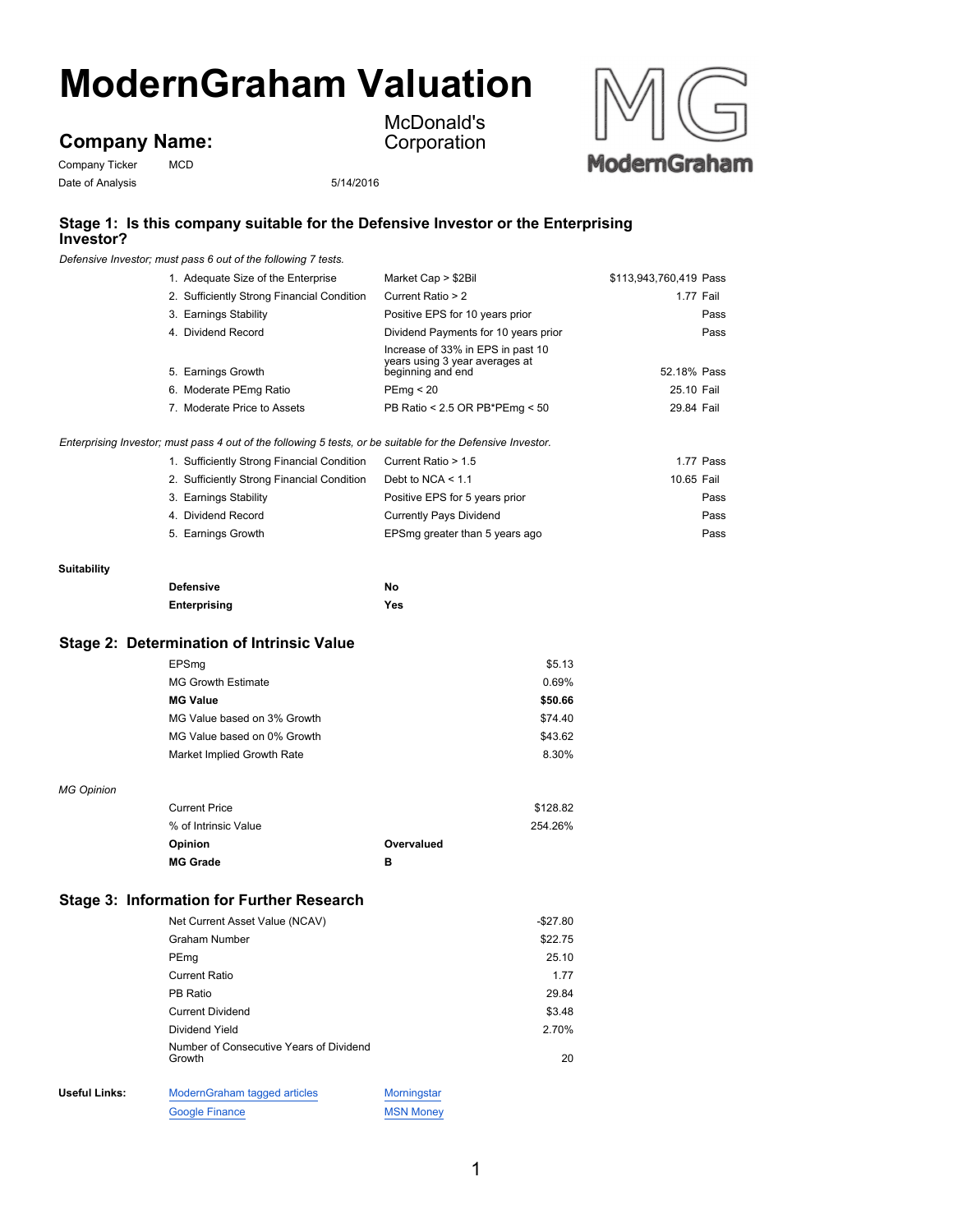GuruFocus SEC Filings

Yahoo Finance Seeking Alpha

| <b>EPS History</b>           |        | <b>EPSmg History</b>                 |                  |
|------------------------------|--------|--------------------------------------|------------------|
| Next Fiscal Year<br>Estimate |        | \$5.37 Next Fiscal Year Estimate     | \$5.13           |
|                              |        |                                      |                  |
| 12/1/2015                    | \$4.80 | 12/1/2015                            | \$5.06           |
| 12/1/2014                    | \$4.82 | 12/1/2014                            | \$5.17           |
| 12/1/2013                    | \$5.55 | 12/1/2013                            | \$5.22           |
| 12/1/2012                    | \$5.36 | 12/1/2012                            | \$4.91           |
| 12/1/2011                    | \$5.27 | 12/1/2011                            | \$4.43           |
| 12/1/2010                    | \$4.58 | 12/1/2010                            | \$3.83           |
| 12/1/2009                    | \$4.11 | 12/1/2009                            | \$3.28           |
| 12/1/2008                    | \$3.76 | 12/1/2008                            | \$2.74           |
| 12/1/2007                    | \$1.98 | 12/1/2007                            | \$2.14           |
| 12/1/2006                    | \$2.83 | 12/1/2006                            | \$2.05           |
| 12/1/2005                    | \$2.04 | 12/1/2005                            | \$1.56           |
| 12/1/2004                    | \$1.79 | 12/1/2004                            | \$1.31           |
| 12/1/2003                    | \$1.15 | 12/1/2003                            | \$1.11           |
| 12/1/2002                    | \$0.70 | 12/1/2002                            | \$1.12           |
| 12/1/2001                    | \$1.25 | 12/1/2001                            | \$1.31           |
| 12/1/2000                    | \$1.46 | 12/1/2000                            | \$1.30           |
| 12/1/1999                    |        | \$1.39 Balance Sheet Information     | 3/1/2016         |
| 12/1/1998                    |        | \$1.10 Total Current Assets          | \$5,051,600,000  |
| 12/1/1997                    |        | \$1.15 Total Current Liabilities     | \$2,858,700,000  |
| 12/1/1996                    |        | \$1.11 Long-term Debt                | \$23,352,600,000 |
|                              |        | <b>Total Assets</b>                  | \$33,795,400,000 |
|                              |        | Intangible Assets                    | \$2,569,800,000  |
|                              |        | <b>Total Liabilities</b>             | \$29,932,400,000 |
|                              |        | Shares Outstanding (Diluted Average) | 894,900,000      |